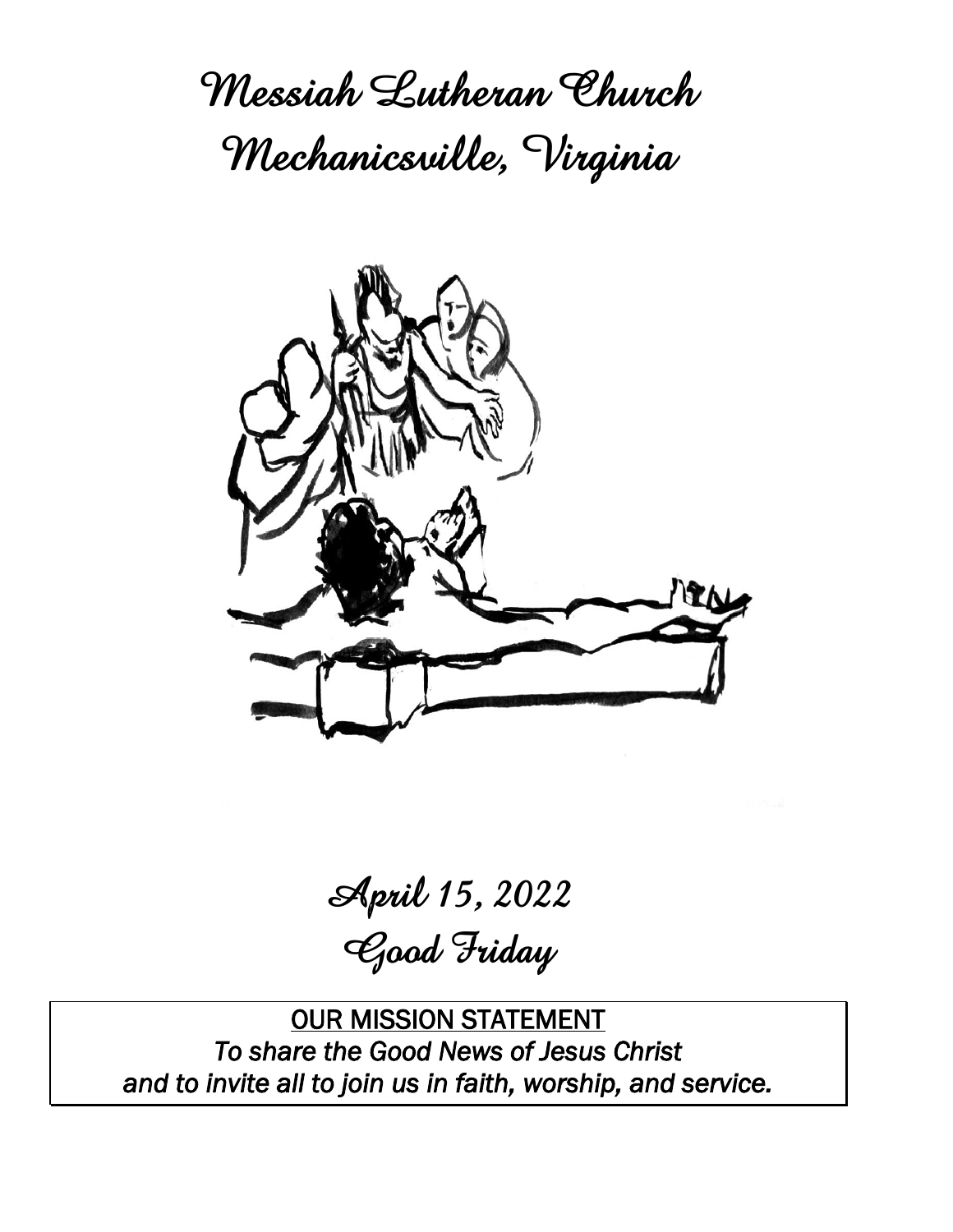The service will be livestreamed at 7:00 pm on Messiah's FB page, and that video will be available later on the church website and YouTube. Facebook link: https://www.facebook.com/MessiahMech/

# **MESSIAH LUTHERAN CHURCH**

8154 Atlee Road, Mechanicsville, VA 23111

Pastor: The Rev. Ryan Radtke

Church: (804) 746-7134; Email: MessiahMech@gmail.com; Website: MessiahMech.com

Good Friday **April 15, 2022** 

*All gather in silence.*

## **PRAYER OF THE DAY**

P: Let us pray:

*C: Almighty God, look with loving mercy on your family, for whom our Lord Jesus Christ was willing to be betrayed, to be given over to the hands of sinners, and to suffer death on the cross; who now lives and reigns with you and the Holy Spirit, one God, forever and ever. Amen.*

### **FIRST LESSON Isaiah 52:13--53:12 Lector**

A reading from Isaiah.

*The fourth servant poem promises ultimate vindication for the servant, who made his life an offering for sin. The servant pours himself out to death and is numbered with the transgressors, images that the early church saw as important keys for understanding the death of Jesus.*

<sup>13</sup>See, my servant shall prosper; he shall be exalted and lifted up, and shall be very high. <sup>14</sup> Just as there were many who were astonished at him —so marred was his appearance, beyond human semblance, and his form beyond that of mortals— <sup>15</sup>so he shall startle many nations; kings shall shut their mouths because of him; for that which had not been told them they shall see, and that which they had not heard they shall contemplate. 53:1Who has believed what we have heard? And to whom has the arm of the LORD been revealed? <sup>2</sup>For he grew up before him like a young plant, and like a root out of dry ground; he had no form or majesty that we should look at him, nothing in his appearance that we should desire him. <sup>3</sup>He was despised and rejected by others; a man of suffering and acquainted with infirmity; and as one from whom others hide their faces he was despised, and we held him of no account.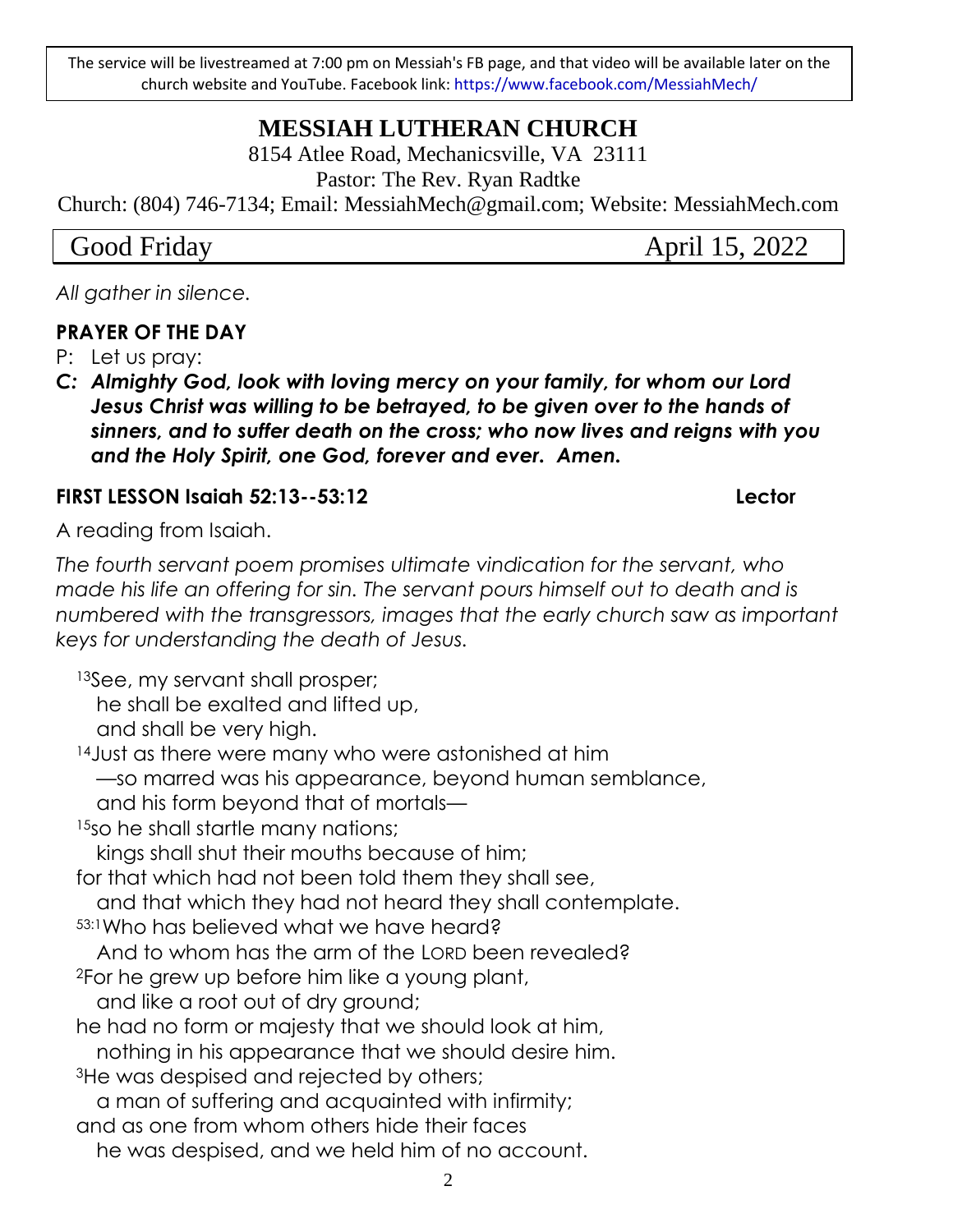<sup>4</sup>Surely he has borne our infirmities and carried our diseases; yet we accounted him stricken, struck down by God, and afflicted. <sup>5</sup>But he was wounded for our transgressions, crushed for our iniquities; upon him was the punishment that made us whole, and by his bruises we are healed. <sup>6</sup>All we like sheep have gone astray; we have all turned to our own way, and the LORD has laid on him the iniquity of us all. <sup>7</sup>He was oppressed, and he was afflicted, yet he did not open his mouth; like a lamb that is led to the slaughter, and like a sheep that before its shearers is silent, so he did not open his mouth.

<sup>8</sup>By a perversion of justice he was taken away. Who could have imagined his future?

For he was cut off from the land of the living,

stricken for the transgression of my people.

<sup>9</sup>They made his grave with the wicked and his tomb with the rich,

although he had done no violence, and there was no deceit in his mouth.

<sup>10</sup>Yet it was the will of the LORD to crush him with pain. When you make his life an offering for sin,

he shall see his offspring, and shall prolong his days; through him the will of the LORD shall prosper.

<sup>11</sup>Out of his anguish he shall see light;

he shall find satisfaction through his knowledge.

The righteous one, my servant, shall make many righteous, and he shall bear their iniquities.

<sup>12</sup>Therefore I will allot him a portion with the great,

and he shall divide the spoil with the strong;

because he poured out himself to death,

and was numbered with the transgressors;

yet he bore the sin of many,

and made intercession for the transgressors.

- L: The word of the Lord.
- **C:** *Thanks be to God.*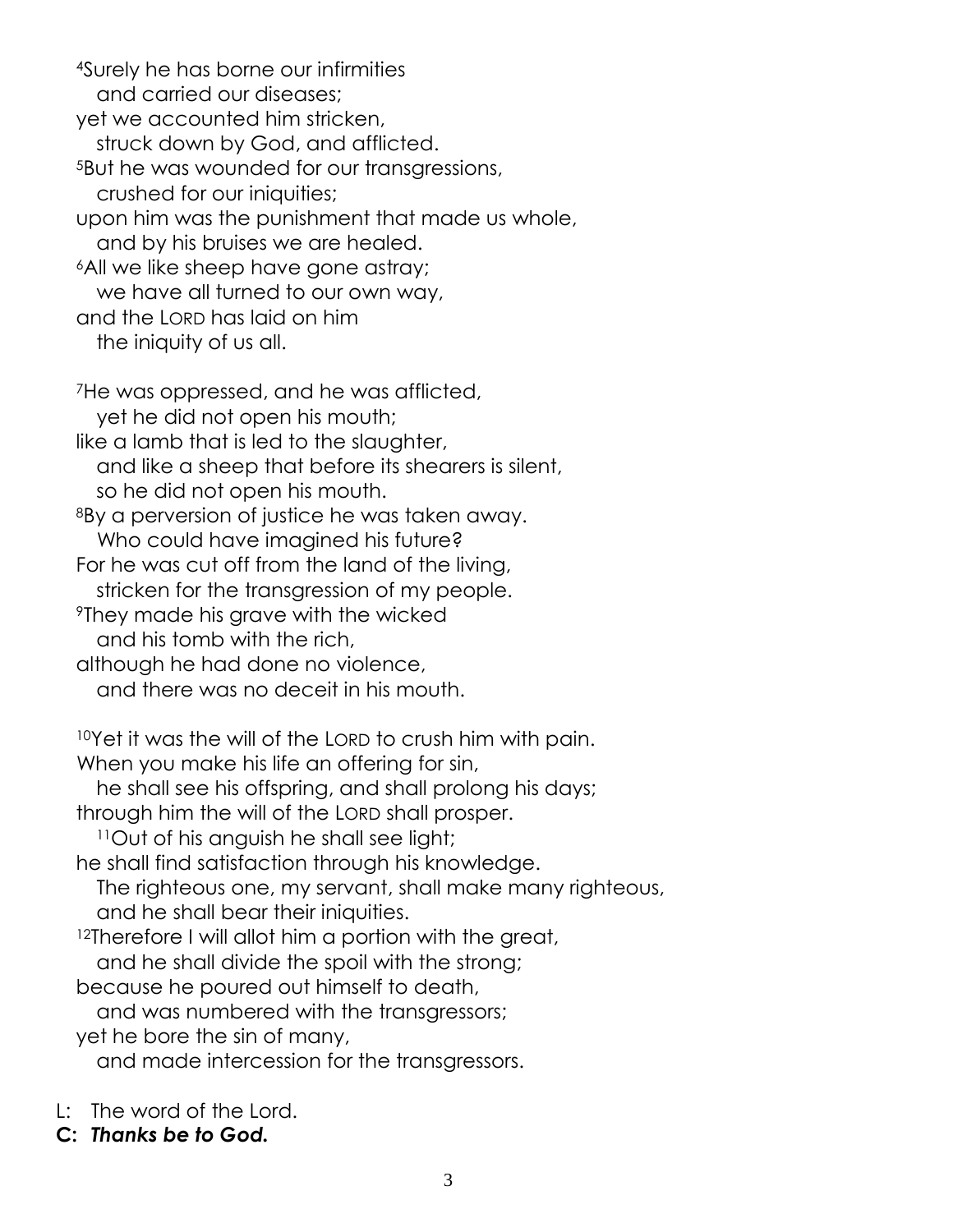## **SECOND LESSON: Hebrews 10:16-25 Lector**

A reading from Hebrews.

*In the death of Jesus, forgiveness of sins is accomplished and access to God is established. Hence, when we gather together for worship and when we love others, we experience anew the benefits of Jesus' death.*

[After the Holy Spirit says,] <sup>16"</sup>This is the covenant that I will make with them after those days, says the Lord: I will put my laws in their hearts, and I will write them on their minds,"17he also adds, "I will remember their sins and their lawless deeds no more." <sup>18</sup>Where there is forgiveness of these, there is no longer any offering for sin. <sup>19</sup>Therefore, my friends, since we have confidence to enter the sanctuary by the blood of Jesus, 20by the new and living way that he opened for us through the curtain (that is, through his flesh), 21and since we have a great priest over the house of God, 22let us approach with a true heart in full assurance of faith, with our hearts sprinkled clean from an evil conscience and our bodies washed with pure water. 23Let us hold fast to the confession of our hope without wavering, for he who has promised is faithful. 24And let us consider how to provoke one another to love and good deeds, 25not neglecting to meet together, as is the habit of some, but encouraging one another, and all the more as you see the Day approaching.

- L: The word of the Lord.
- **C:** *Thanks be to God.*



**GOSPEL ACCLAMATION****(ELW 751) – Sing twice**The Lord Is My Song

Text: Psalm 102:1-2; Taizé Community, adapt.<br>
Music: HEAR MY PRAYER, Jacques Berthier, 1923-1994<br>
Text and music © 1982, 1991 Les Presses de Taizé, GIA Publications, Inc., agent. 7404 S. Mason Ave., Chicago, IL 60638.<br>
www

Duplication in any form prohibited without permission or valid license from copyright administrator.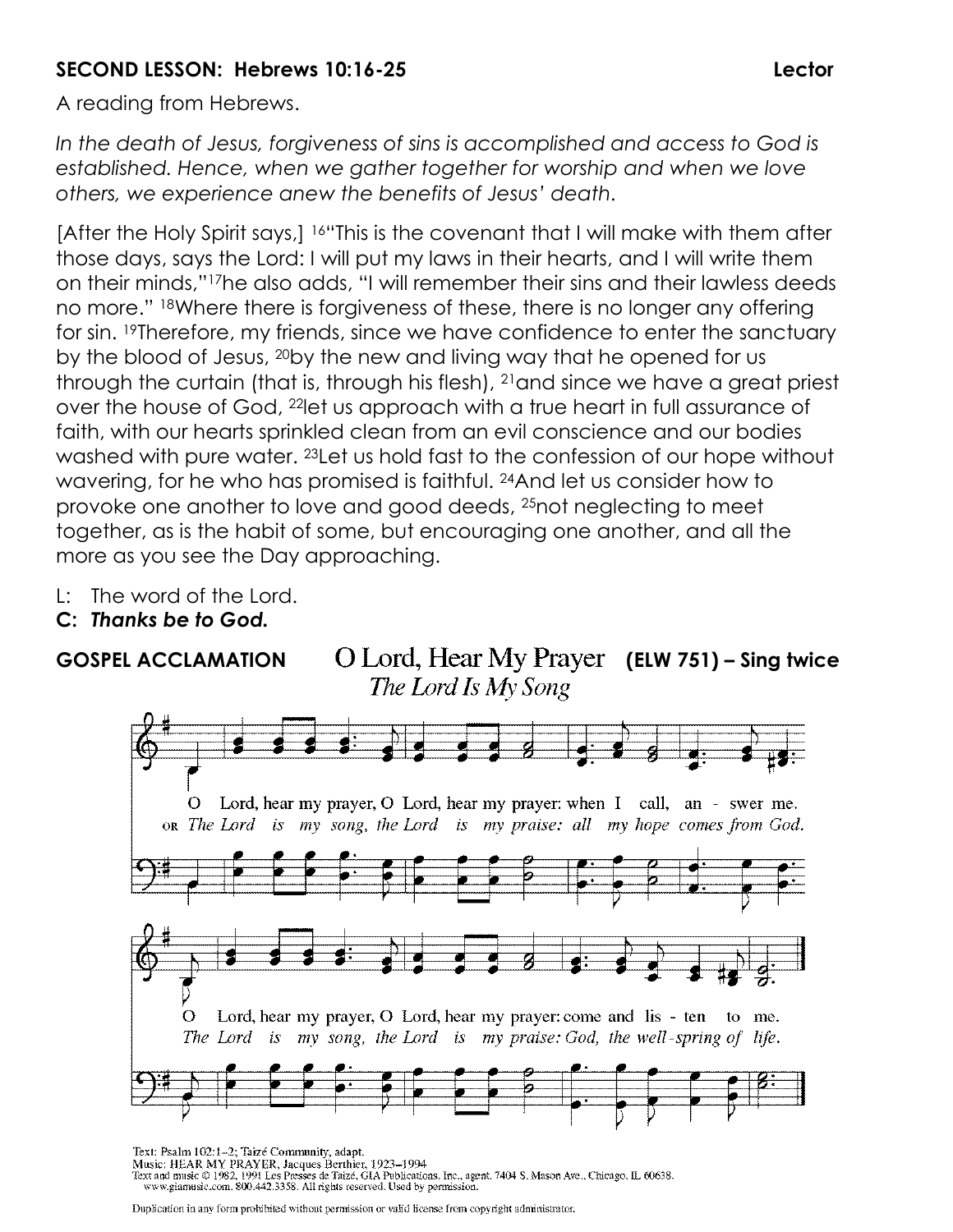### **GOSPEL: John 18:1--19:42**

P: The passion of our Lord Jesus Christ according to John.

<sup>1</sup>[Jesus] went out with his disciples across the Kidron valley to a place where there was a garden, which he and his disciples entered.2Now Judas, who betrayed him, also knew the place, because Jesus often met there with his disciples. 3So Judas brought a detachment of soldiers together with police from the chief priests and the Pharisees, and they came there with lanterns and torches and weapons. 4Then Jesus, knowing all that was to happen to him, came forward and asked them, "Whom are you looking for?" 5They answered, "Jesus of Nazareth." Jesus replied, "I am he." Judas, who betrayed him, was standing with them. 6When Jesus said to them, "I am he," they stepped back and fell to the ground. 7Again he asked them, "Whom are you looking for?" And they said, "Jesus of Nazareth." <sup>8</sup>Jesus answered, "I told you that I am he. So if you are looking for me, let these men go." 9This was to fulfill the word that he had spoken, "I did not lose a single one of those whom you gave me." <sup>10</sup>Then Simon Peter, who had a sword, drew it, struck the high priest's slave, and cut off his right ear. The slave's name was Malchus. 11Jesus said to Peter, "Put your sword back into its sheath. Am I not to drink the cup that the Father has given me?"

<sup>12</sup>So the soldiers, their officer, and the Jewish police arrested Jesus and bound him. 13First they took him to Annas, who was the father-in-law of Caiaphas, the high priest that year. 14Caiaphas was the one who had advised the Jews that it was better to have one person die for the people.

<sup>15</sup>Simon Peter and another disciple followed Jesus. Since that disciple was known to the high priest, he went with Jesus into the courtyard of the high priest, <sup>16</sup>but Peter was standing outside at the gate. So the other disciple, who was known to the high priest, went out, spoke to the woman who guarded the gate, and brought Peter in. 17The woman said to Peter, "You are not also one of this man's disciples, are you?" He said, "I am not." 18Now the slaves and the police had made a charcoal fire because it was cold, and they were standing around it and warming themselves. Peter also was standing with them and warming himself.

<sup>19</sup>Then the high priest questioned Jesus about his disciples and about his teaching. 20Jesus answered, "I have spoken openly to the world; I have always taught in synagogues and in the temple, where all the Jews come together. I have said nothing in secret. 21Why do you ask me? Ask those who heard what I said to them; they know what I said." <sup>22</sup>When he had said this, one of the police standing nearby struck Jesus on the face, saying, "Is that how you answer the high priest?" 23Jesus answered, "If I have spoken wrongly, testify to the wrong. But if I have spoken rightly, why do you strike me?" <sup>24</sup>Then Annas sent him bound to Caiaphas the high priest.

<sup>25</sup>Now Simon Peter was standing and warming himself. They asked him, "You are not also one of his disciples, are you?" He denied it and said, "I am not."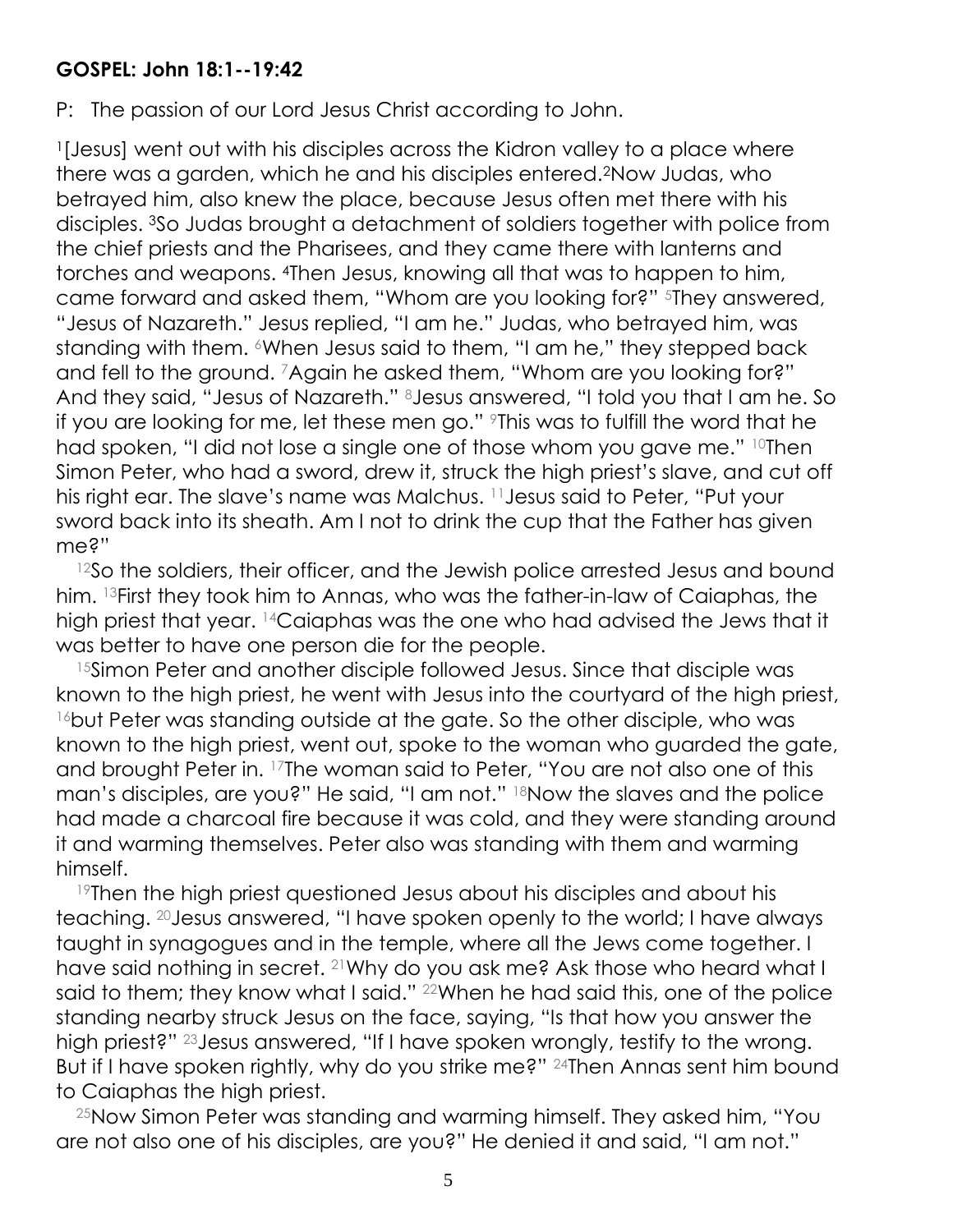<sup>26</sup>One of the slaves of the high priest, a relative of the man whose ear Peter had cut off, asked, "Did I not see you in the garden with him?" 27Again Peter denied it, and at that moment the cock crowed.

<sup>28</sup>Then they took Jesus from Caiaphas to Pilate's headquarters. It was early in the morning. They themselves did not enter the headquarters, so as to avoid ritual defilement and to be able to eat the Passover. 29So Pilate went out to them and said, "What accusation do you bring against this man?" 30They answered, "If this man were not a criminal, we would not have handed him over to you." 31Pilate said to them, "Take him yourselves and judge him according to your law." The Jews replied, "We are not permitted to put anyone to death." 32(This was to fulfill what Jesus had said when he indicated the kind of death he was to die.)

<sup>33</sup>Then Pilate entered the headquarters again, summoned Jesus, and asked him, "Are you the King of the Jews?" 34Jesus answered, "Do you ask this on your own, or did others tell you about me?" 35Pilate replied, "I am not a Jew, am I? Your own nation and the chief priests have handed you over to me. What have you done?" 36Jesus answered, "My kingdom is not from this world. If my kingdom were from this world, my followers would be fighting to keep me from being handed over to the Jews. But as it is, my kingdom is not from here." <sup>37</sup>Pilate asked him, "So you are a king?" Jesus answered, "You say that I am a king. For this I was born, and for this I came into the world, to testify to the truth. Everyone who belongs to the truth listens to my voice." 38Pilate asked him, "What is truth?"

After he had said this, he went out to the Jews again and told them, "I find no case against him. 39But you have a custom that I release someone for you at the Passover. Do you want me to release for you the King of the Jews?" 40They shouted in reply, "Not this man, but Barabbas!" Now Barabbas was a bandit.

19:1Then Pilate took Jesus and had him flogged. <sup>2</sup>And the soldiers wove a crown of thorns and put it on his head, and they dressed him in a purple robe. <sup>3</sup>They kept coming up to him, saying, "Hail, King of the Jews!" and striking him on the face. 4Pilate went out again and said to them, "Look, I am bringing him out to you to let you know that I find no case against him." 5So Jesus came out, wearing the crown of thorns and the purple robe. Pilate said to them, "Here is the man!" <sup>6</sup>When the chief priests and the police saw him, they shouted, "Crucify him! Crucify him!" Pilate said to them, "Take him yourselves and crucify him; I find no case against him." The Jews answered him, "We have a law, and according to that law he ought to die because he has claimed to be the Son of God."

<sup>8</sup>Now when Pilate heard this, he was more afraid than ever. <sup>9</sup>He entered his headquarters again and asked Jesus, "Where are you from?" But Jesus gave him no answer. <sup>10</sup>Pilate therefore said to him, "Do you refuse to speak to me? Do you not know that I have power to release you, and power to crucify you?" <sup>11</sup> Jesus answered him, "You would have no power over me unless it had been given you from above; therefore the one who handed me over to you is guilty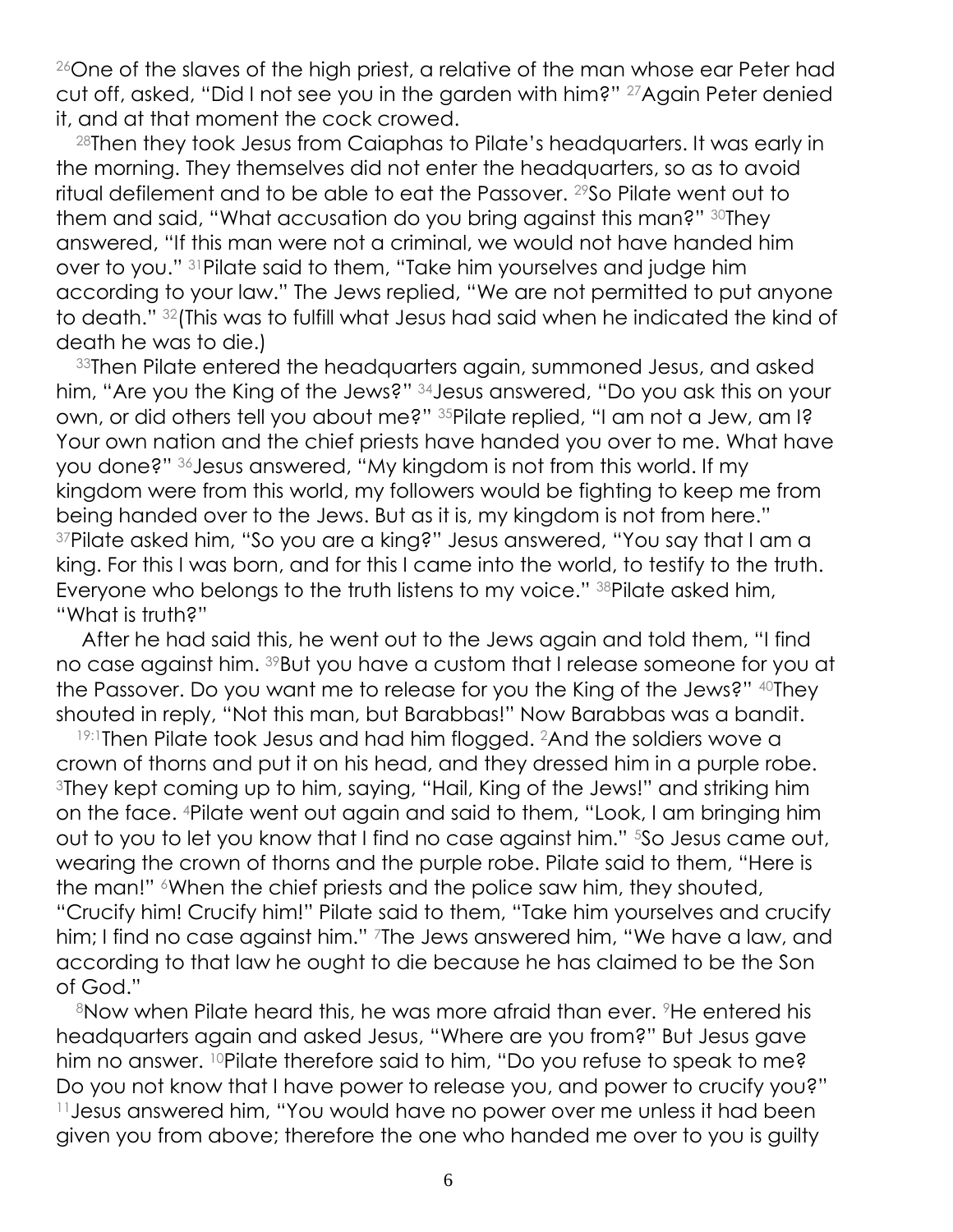of a greater sin." 12From then on Pilate tried to release him, but the Jews cried out, "If you release this man, you are no friend of the emperor. Everyone who claims to be a king sets himself against the emperor."

<sup>13</sup>When Pilate heard these words, he brought Jesus outside and sat on the judge's bench at a place called The Stone Pavement, or in Hebrew Gabbatha. <sup>14</sup>Now it was the day of Preparation for the Passover; and it was about noon. He said to the Jews, "Here is your King!" 15They cried out, "Away with him! Away with him! Crucify him!" Pilate asked them, "Shall I crucify your King?" The chief priests answered, "We have no king but the emperor." 16Then he handed him over to them to be crucified.

So they took Jesus; 17 and carrying the cross by himself, he went out to what is called The Place of the Skull, which in Hebrew is called Golgotha. 18There they crucified him, and with him two others, one on either side, with Jesus between them. 19Pilate also had an inscription written and put on the cross. It read, "Jesus of Nazareth, the King of the Jews." 20Many of the Jews read this inscription, because the place where Jesus was crucified was near the city; and it was written in Hebrew, in Latin, and in Greek. 21Then the chief priests of the Jews said to Pilate, "Do not write, 'The King of the Jews,' but, 'This man said, I am King of the Jews.' " <sup>22</sup>Pilate answered, "What I have written I have written." 23When the soldiers had crucified Jesus, they took his clothes and divided them into four parts, one for each soldier. They also took his tunic; now the tunic was seamless, woven in one piece from the top. 24So they said to one another, "Let us not tear it, but cast lots for it to see who will get it." This was to fulfill what the scripture says,

"They divided my clothes among themselves,

and for my clothing they cast lots."

<sup>25</sup>And that is what the soldiers did.

Meanwhile, standing near the cross of Jesus were his mother, and his mother's sister, Mary the wife of Clopas, and Mary Magdalene. 26When Jesus saw his mother and the disciple whom he loved standing beside her, he said to his mother, "Woman, here is your son." 27Then he said to the disciple, "Here is your mother." And from that hour the disciple took her into his own home.

<sup>28</sup>After this, when Jesus knew that all was now finished, he said (in order to fulfill the scripture), "I am thirsty." <sup>29</sup>A jar full of sour wine was standing there. So they put a sponge full of the wine on a branch of hyssop and held it to his mouth. 30When Jesus had received the wine, he said, "It is finished." Then he bowed his head and gave up his spirit.

<sup>31</sup>Since it was the day of Preparation, the Jews did not want the bodies left on the cross during the sabbath, especially because that sabbath was a day of great solemnity. So they asked Pilate to have the legs of the crucified men broken and the bodies removed. 32Then the soldiers came and broke the legs of the first and of the other who had been crucified with him. 33But when they came to Jesus and saw that he was already dead, they did not break his legs. 34Instead, one of the soldiers pierced his side with a spear, and at once blood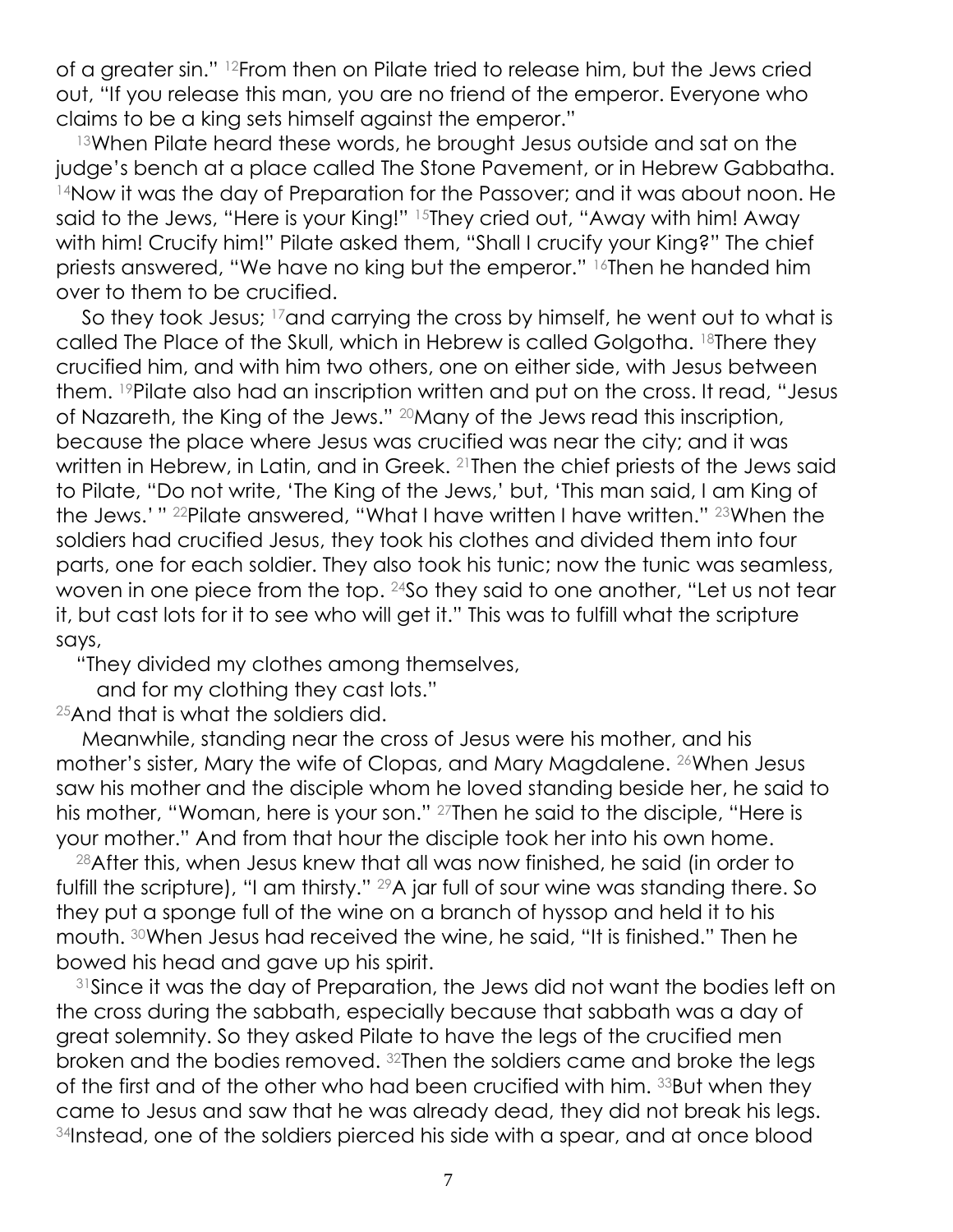and water came out. 35(He who saw this has testified so that you also may believe. His testimony is true, and he knows that he tells the truth.) 36These things occurred so that the scripture might be fulfilled, "None of his bones shall be broken." 37And again another passage of scripture says, "They will look on the one whom they have pierced."

<sup>38</sup>After these things, Joseph of Arimathea, who was a disciple of Jesus, though a secret one because of his fear of the Jews, asked Pilate to let him take away the body of Jesus. Pilate gave him permission; so he came and removed his body. 39Nicodemus, who had at first come to Jesus by night, also came, bringing a mixture of myrrh and aloes, weighing about a hundred pounds. <sup>40</sup>They took the body of Jesus and wrapped it with the spices in linen cloths, according to the burial custom of the Jews. 41Now there was a garden in the place where he was crucified, and in the garden there was a new tomb in which no one had ever been laid. <sup>42</sup>And so, because it was the Jewish day of Preparation, and the tomb was nearby, they laid Jesus there.

#### **SERMON Pastor Ryan Radtke**



#### **HYMN OF THE DAY** *O Sacred Head, Now Wounded (isometric)* **(ELW 351)**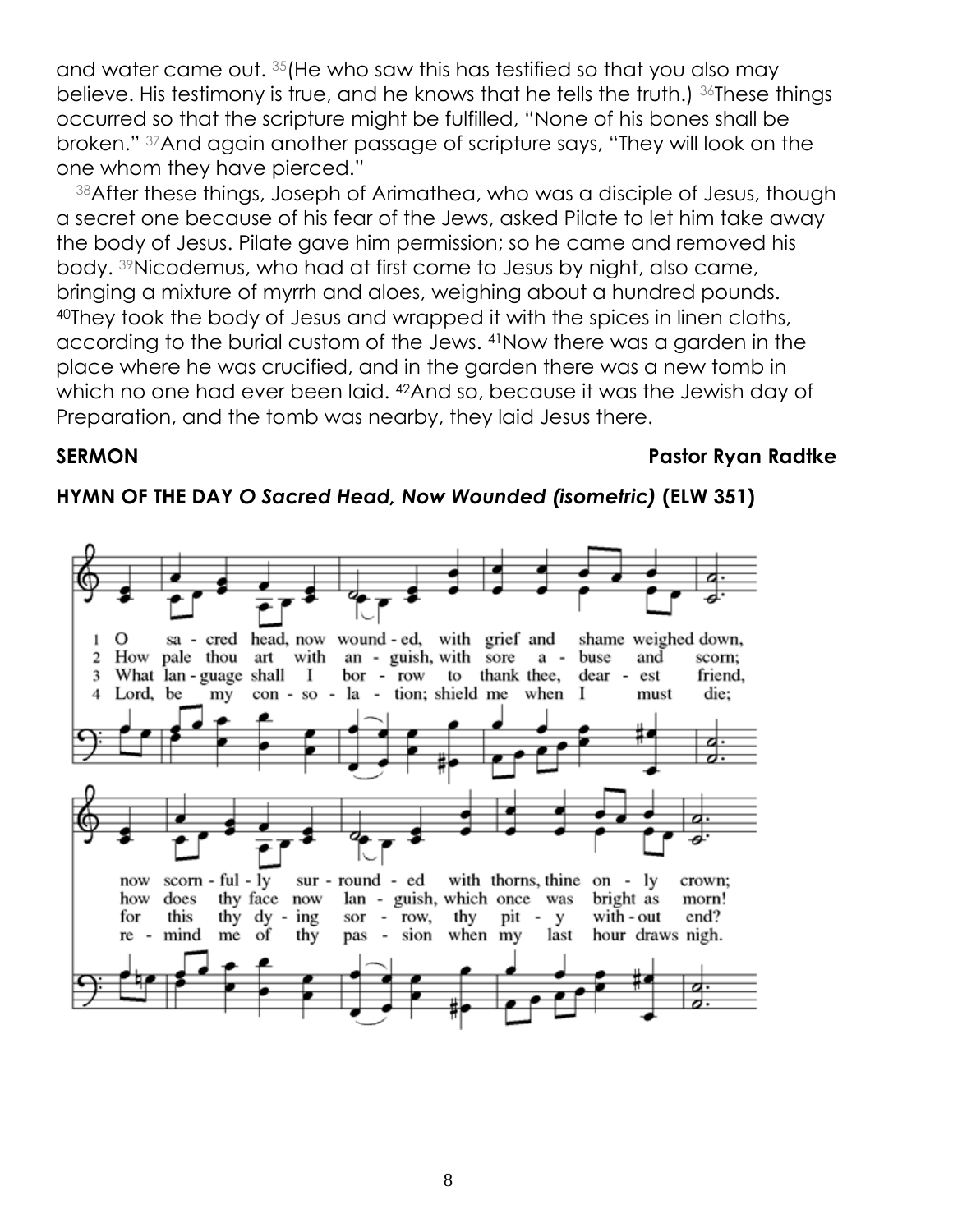

Text: Paul Gerhardt, 1607-1676, based on Arnulf of Louvain, d. 1250; tr. composite Music: HERZLICH TUT MICH VERLANGEN, German melody, c. 1500; adapt. Hans Leo Hassler, 1564-1612; arr. Johann Sebastian Bach, 1685-1750

# **PRAYERS OF INTERCESSION**

*Prayers are offered at the foot of the cross.*

L: We pray for the church, the world, and all those in need.

*A brief silence.*

- L: On the cross, on this terrible day, even in unbelievable devastation, we pray. Lord, in your mercy,
- C: *Hear our prayer*.
- L: For your created world, environments and creatures breaking, broken, dying before us. Lord, in your mercy,
- C: *Hear our prayer*.
- L: For humanity, in all the ways we distance ourselves from your teachings and practice, individually, and through the systems and structures we have created. Lord, in your mercy,
- C: *Hear our prayer*.
- L: For the ones who suffer today, who feel abandoned, and long for relief (*especially*) we pray. Lord, in your mercy,
- C: *Hear our prayer*.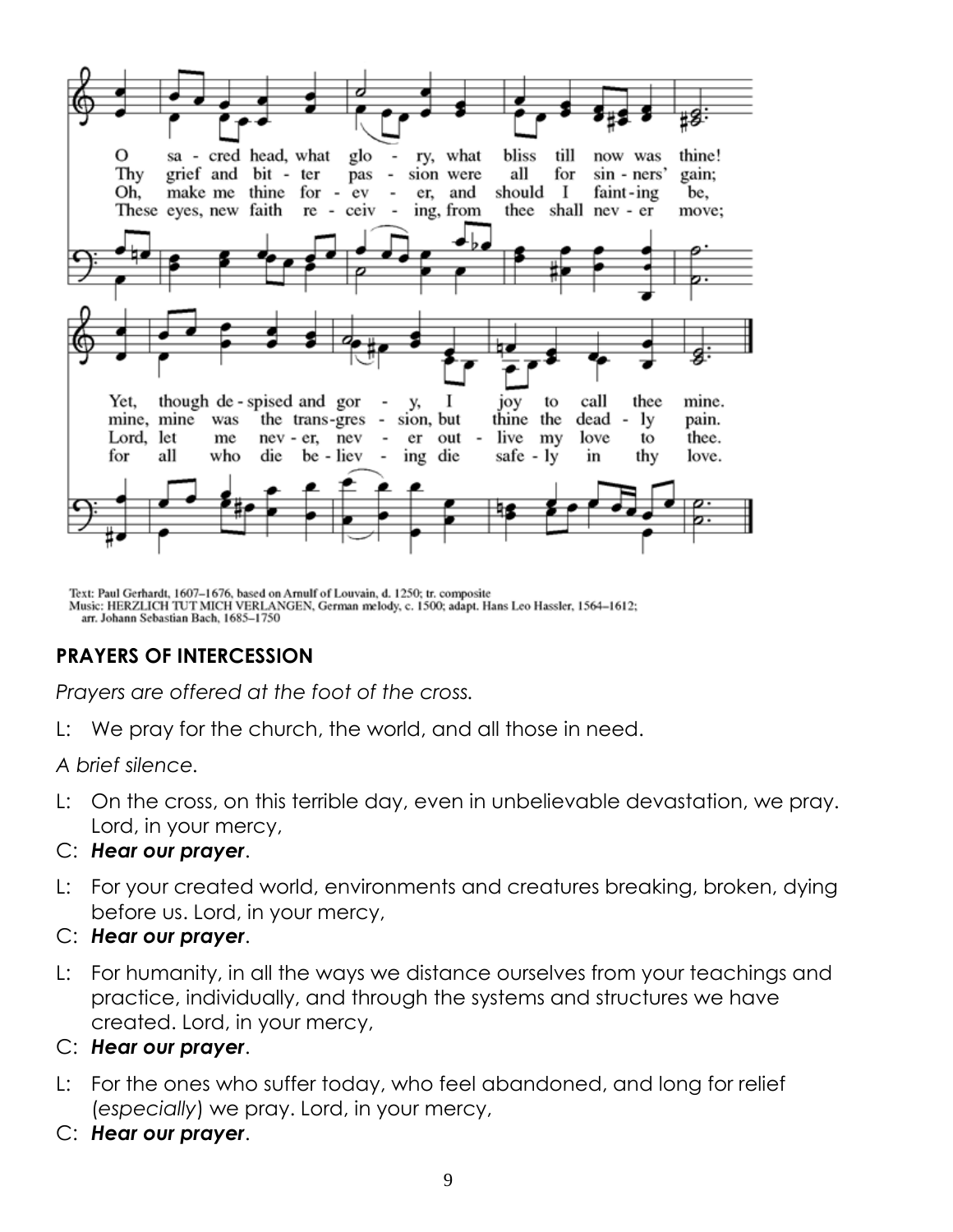- L: For your church, wherever it stands, and the open question of what comes next. Lord, in your mercy,
- C: *Hear our prayer*.

*Here other petitions may be offered.*

- L: In Christ's name we pray.
- C: *Amen*.

*The prayers conclude:*

# **LORD'S PRAYER**

P: Finally, let us pray for all those things for which our Lord would have us ask.

**C:** *Our Father, who art in heaven, hallowed be thy name, thy kingdom come, thy will be done, on earth as it is in heaven. Give us this day our daily bread; and forgive us our trespasses, as we forgive those who trespass against us; and lead us not into temptation, but deliver us from evil. For thine is the kingdom, and the power, and the glory, forever and ever. Amen.*

# **CENTERING ON THE CROSS**

- P: Behold the life-giving cross, on which was hung the Savior of the whole world.
- **C:** *Oh, come, let us worship him.*

*After each reproach is read, it is added to the cross.*

## *Solemn Reproaches*

- P: O my people, O my church, what have I done to you? How have I offended you? Answer me. I led you forth from the land of Egypt and delivered you by the waters of baptism, but you have prepared a cross for your Savior.
- P: O my people, O my church, what more could I have done for you? Answer me. Forty years I led you through the desert, feeding you with manna on the way; I saved you from the time of trial and gave you my body, the bread of heaven, but you have prepared a cross for your Savior.
- P: O my people, O my church, what more could I have done for you? Answer me. I led you on your way in a pillar of cloud and fire, but you led me to the judgment hall of Pilate; I guided you by the light of the Holy Spirit, but you have prepared a cross for your Savior.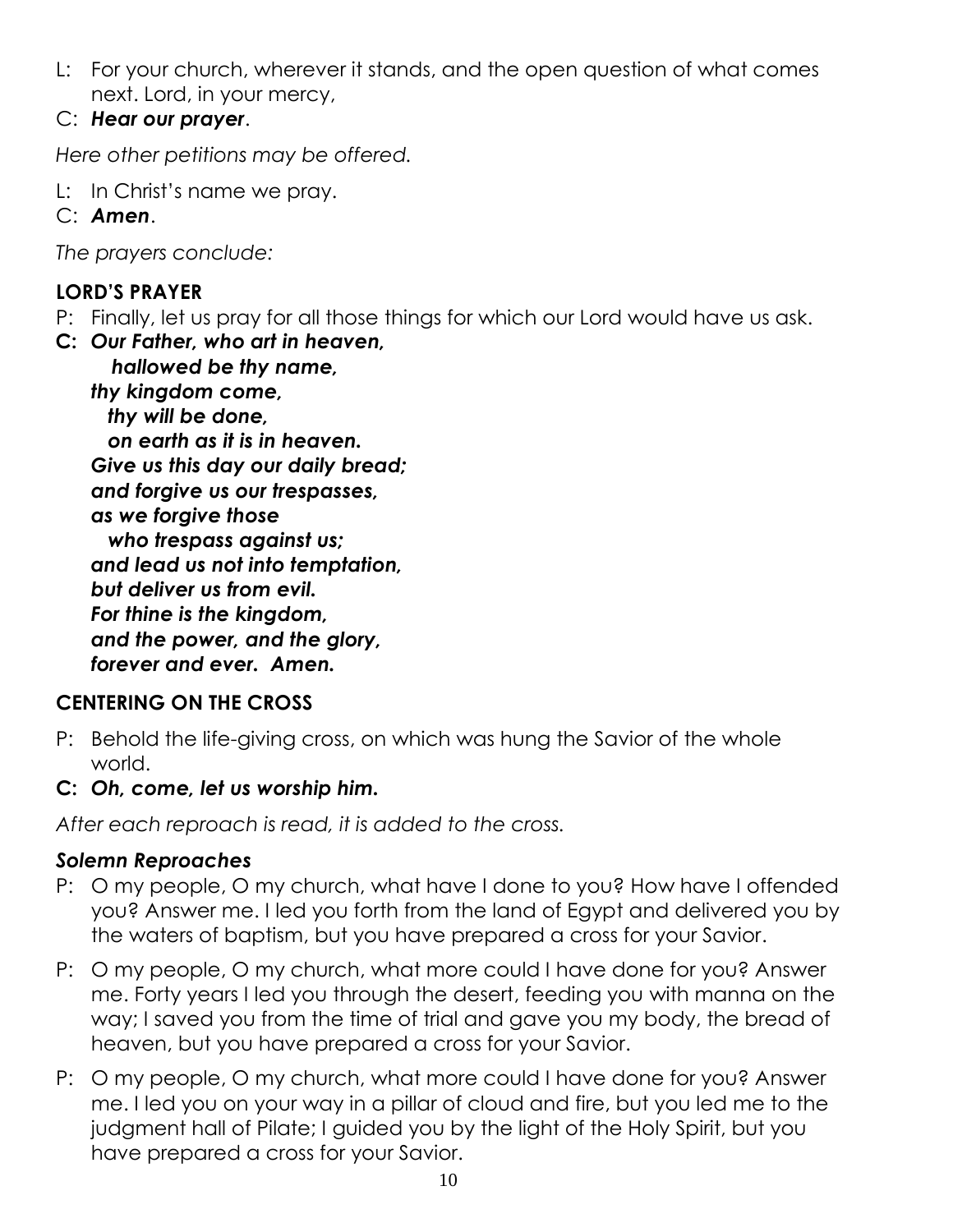- P: O my people, O my church, what more could I have done for you? Answer me. I planted you as my fairest vineyard, but you brought forth bitter fruit; I made you branches of the vine and never left your side, but you have prepared a cross for your Savior.
- P: O my people, O my church, what more could I have done for you? Answer me. I poured out saving water from the rock, but you gave me vinegar to drink; I poured out my life and gave you the new covenant in my blood, but you have prepared a cross for your Savior.
- P: O my people, O my church, what more could I have done for you? Answer me. I gave you a royal scepter, but you gave me a crown of thorns; I gave you the kingdom and crowned you with eternal life, but you have prepared a cross for your Savior.
- P: O my people, O my church, what more could I have done for you? Answer me. I struck down your enemies, but you struck my head with a reed; I gave you my peace, but you draw the sword in my name, and you have prepared a cross for your Savior.
- P: O my people, O my church, what more could I have done for you? Answer me. I opened the waters to lead you to the promised land, but you opened my side with a spear; I washed your feet as a sign of my love, but you have prepared a cross for your Savior.
- P: O my people, O my church, what more could I have done for you? Answer me. I lifted you up to the heights, but you lifted me high on a cross; I raised you from death and prepared for you the tree of life, but you have prepared a cross for your Savior.
- P: O my people, O my church, what more could I have done for you? Answer me. I sent the Spirit of truth to guide you, and you close your hearts to the Counselor. I pray that all may be one in the Father and me, but you continue to quarrel and divide. I call you to go and bring forth fruit, but you cast lots for my clothing, and you have prepared a cross for your Savior.
- P: O my people, O my church, what more could I have done for you? Answer me. I grafted you into the tree of my chosen Israel, and you turned on them with persecution and mass murder. I made you joint heirs with them of my covenants, but you mad them scapegoats for your own guilt, and you have prepared a cross for your Savior.
- P: O my people, O my church, what more could I have done for you? Answer me. I came to you in the least of your brothers and sisters, but I was hungry and you gave me no food, thirsty and you gave me no drink, a stranger and you did not welcome me, naked and you did not clothe me, sick and in prison and you did not visit me, and you have prepared a cross for your Savior.
- **C:** *Holy God, holy and mighty, holy and immortal, have mercy on us.*